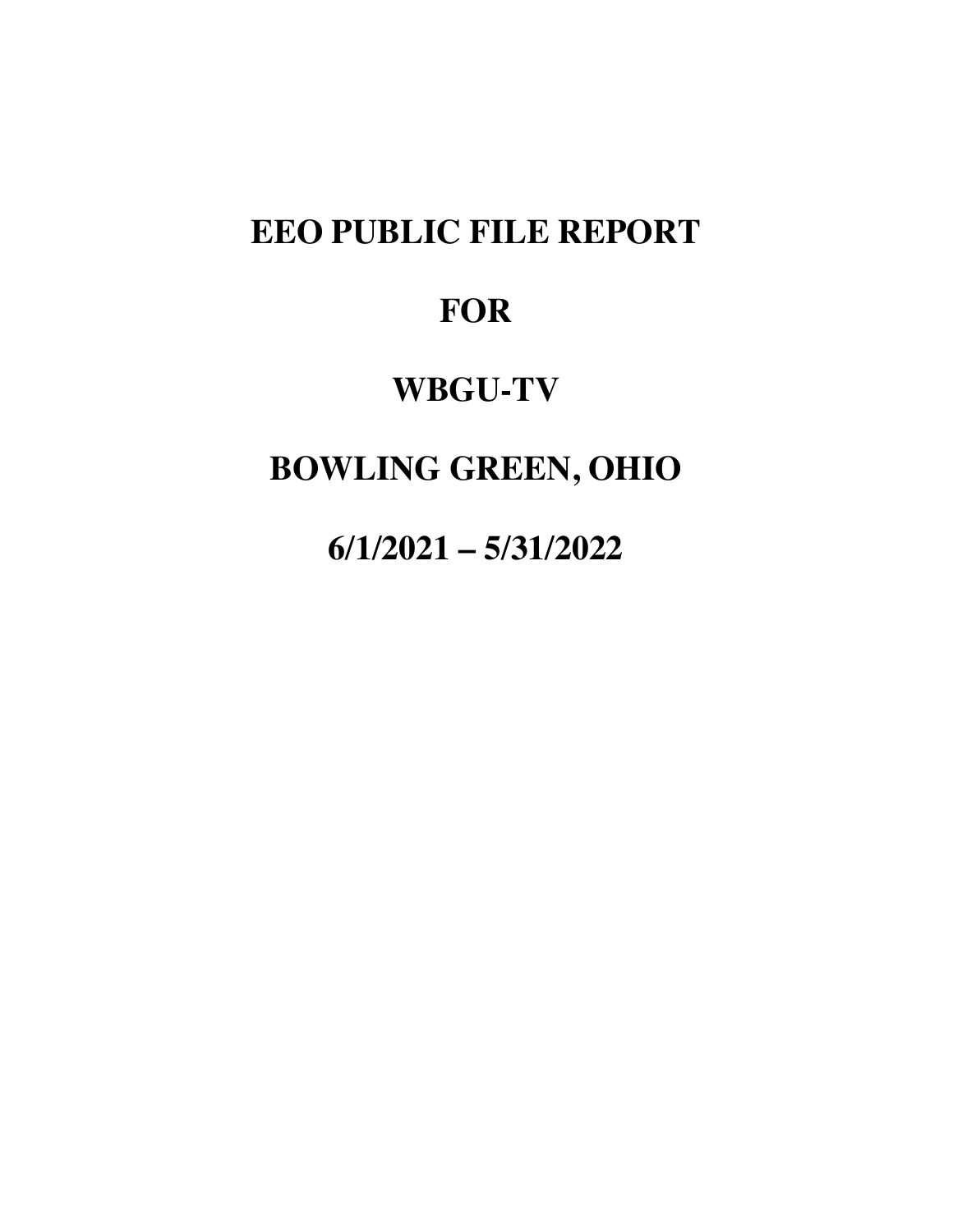#### **EEO PUBLIC FILE REPORT**

The EEO Public File Report is filed in Station WBGU-TV's public inspection file pursuant to Section 73.2080 (c)(6) of the Federal Communications Commission's ("FCC") rules.

During the one year period ending on May 31, 2022, the station filled the following full-time vacancies:

One (1) Coordinator of Education and Outreach

One (1) Technical Coordinator of Video Productions

One (1) Producer/Director

The following are the recruitment sources used during the period covered in this report and the cumulative number of interviewees referred by each:

| <b>Recruitment Source</b> | Total Number of Interviewees Referred |
|---------------------------|---------------------------------------|
|---------------------------|---------------------------------------|

HireTouch 13 Bowling Green Sentinel-Tribune IMDiversity.com LaPrensa Findlay Courier Monster.com Toledo Journal Chronicle.com (Chronicle of Higher Education higheredjobs.com Ohio Means Jobs Higher Education Recruitment Consortium Ohio Jobs and Family Services

Attachment A contains the following information for each full-time vacancy: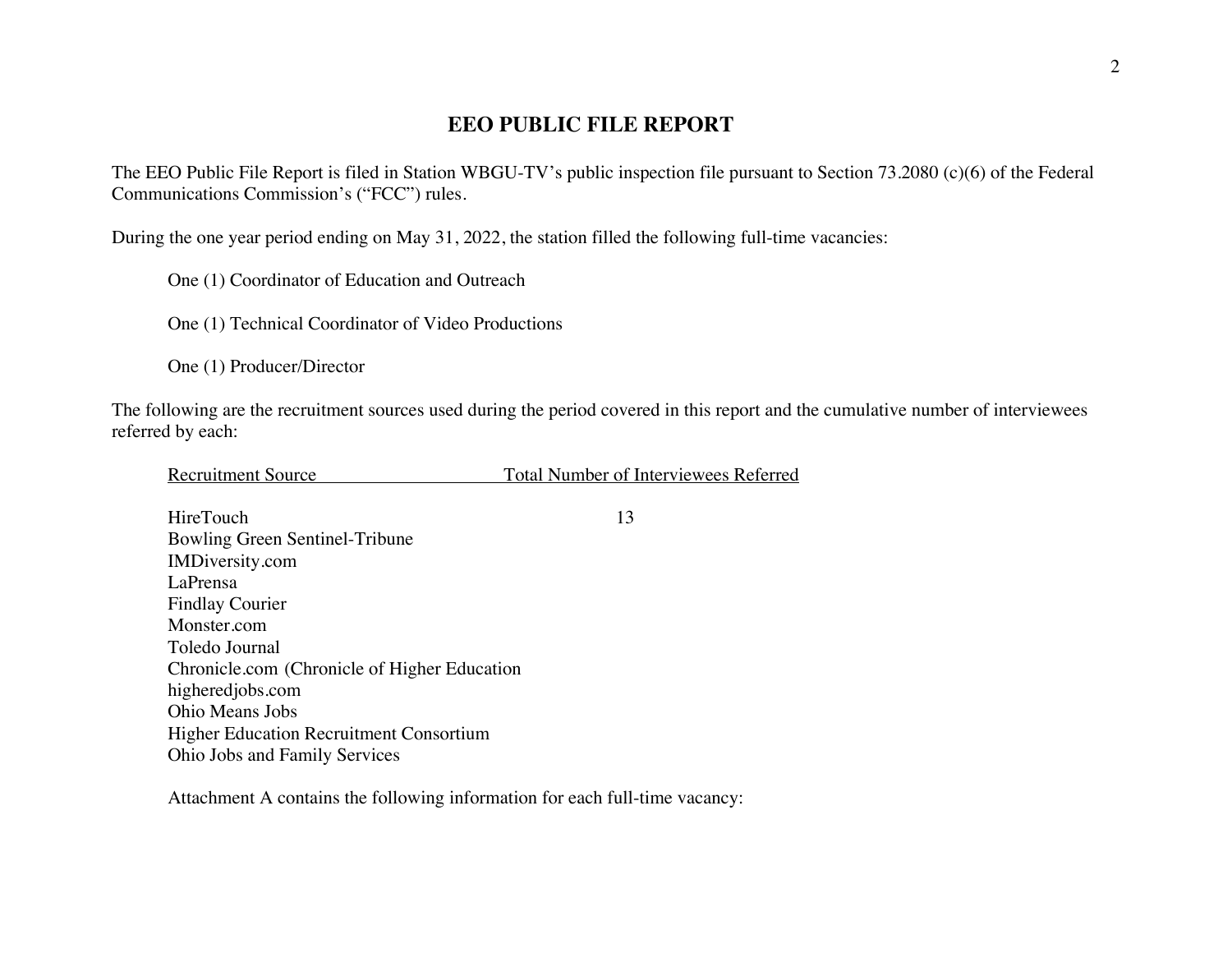- $\psi$  The recruitment sources(s) used to fill each vacancy, identified by name, address, contact person and telephone number;
- $\psi$  The recruitment source that referred the hiree for each full-time vacancy;
- $\downarrow$  The total number of persons interviewed for each full-time vacancy; and
- $\psi$  The total number of interviewees referred by each recruitment source used in connection with each vacancy.

Attachment B contains a list and a brief description of menu option activities undertaken pursuant to the FCC's EEO rules during the time period covered by this report.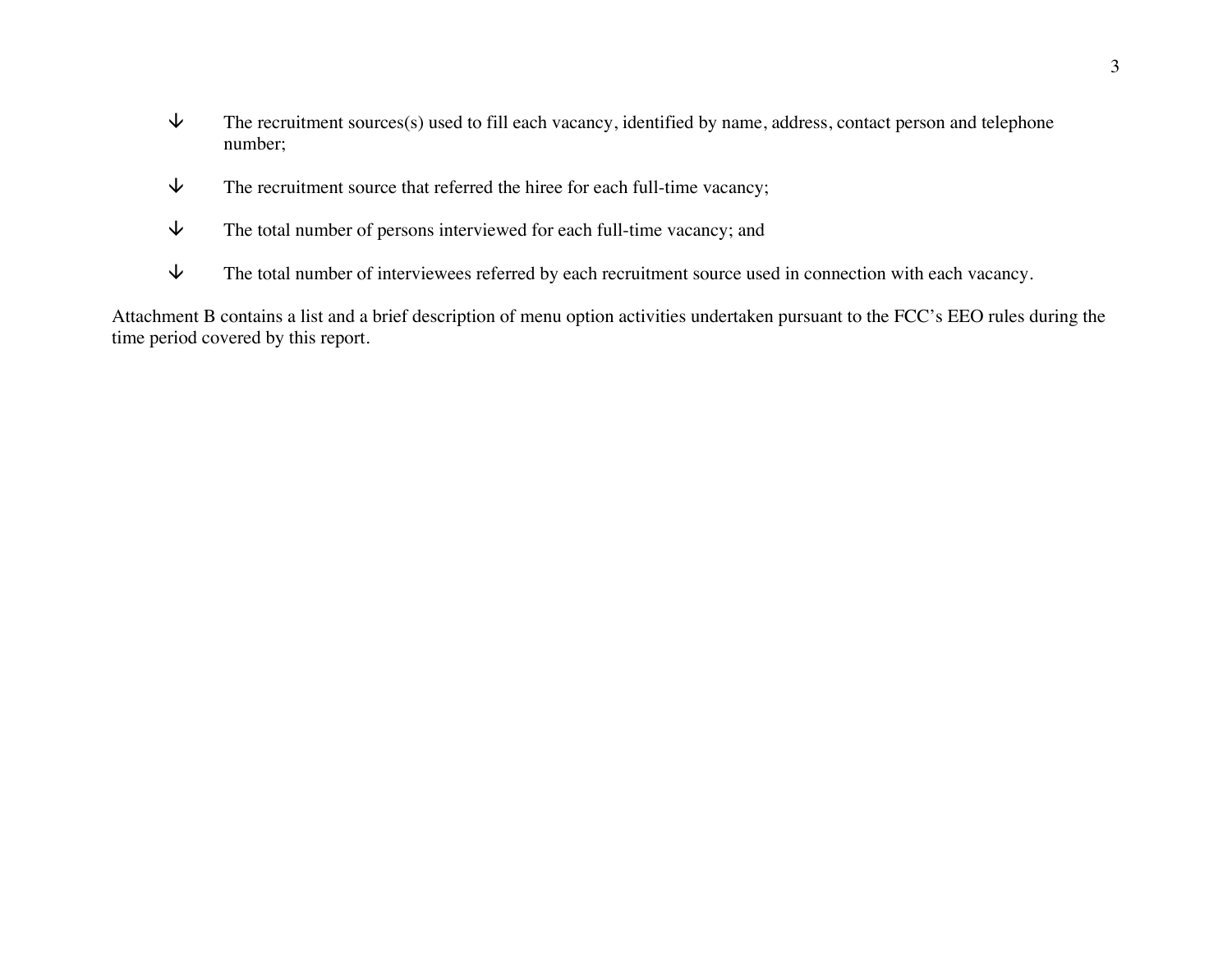### ATTACHMENT A EEO INFORMATION FOR FULL-TIME VACANCIES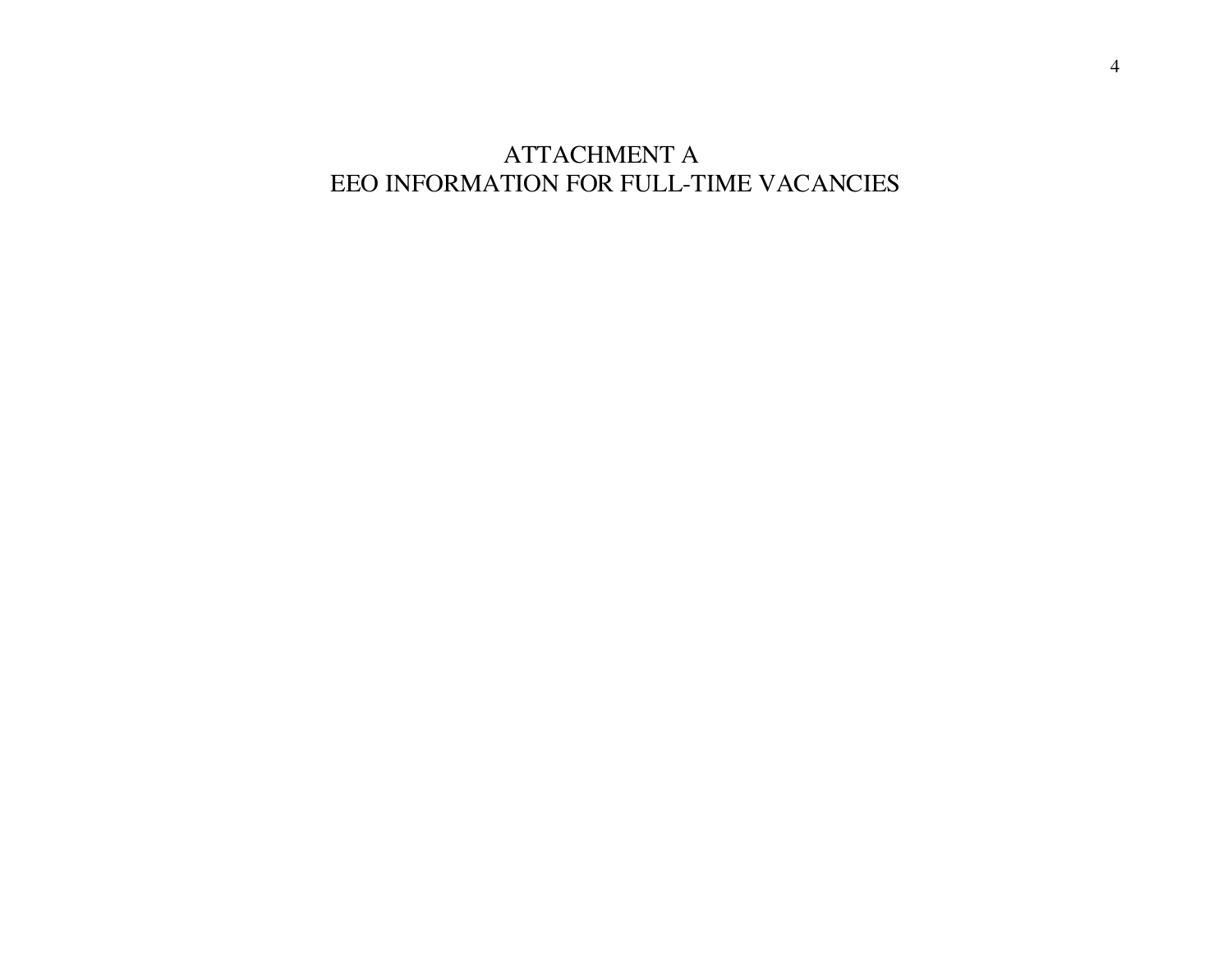#### **FULL-TIME VACANCY EEO INFORMATION [Fill out for each full-time vacancy]**

Job Title Vacancy: Coordinator of Education and Outreach

Recruitment Source that Referred the Hiree: HireTouch

Date Vacancy Opened: September 27, 2021

Total Number of Persons Interviewed for the Vacancy:  $\frac{3}{5}$ 

Date Vacancy Filled: December 1, 2021

#### *Recruitment Sources Used to Fill Vacancy*

| <b>Name of Recruitment</b><br><b>Source</b> | <b>Address</b>               | <b>Contact Person</b> | <b>Telephone Number</b> | <b>Total Number</b><br>of Interviewees<br><b>Referred by</b><br>the Source for<br>the Vacancy. | Did the<br><b>Source</b><br><b>Request</b><br><b>Notification</b><br>$\ddot{\textbf{?}}$ |
|---------------------------------------------|------------------------------|-----------------------|-------------------------|------------------------------------------------------------------------------------------------|------------------------------------------------------------------------------------------|
| HireTouch                                   | 1001 E. Wooster St.,         | Lori Smith            | 419-372-8421            | 3                                                                                              | N <sub>o</sub>                                                                           |
|                                             | Bowling Green OH 43402       |                       |                         |                                                                                                |                                                                                          |
| Ohio Jobs & Family                          | jfs.ohio.gov                 |                       | 977-852-0010            | $\theta$                                                                                       | N <sub>o</sub>                                                                           |
| Services                                    |                              |                       |                         |                                                                                                |                                                                                          |
| <b>VA Resources</b>                         | 30 E. Broad St.              |                       |                         |                                                                                                |                                                                                          |
| <b>Rehabilitation Services</b>              | Columbus, Ohio 43215         |                       |                         |                                                                                                |                                                                                          |
| <b>Bowling Green</b>                        | 1616 E. Wooster St. Suite 15 | <b>Mary Vetter</b>    | 419-352-4611            | $\overline{0}$                                                                                 | N <sub>o</sub>                                                                           |
| Sentinel-Tribune                            | Bowling Green, OH 43402      |                       |                         |                                                                                                |                                                                                          |
| LaPrensa                                    | PO Box 792,                  | Rico Neller           | 419-870-6565            | $\theta$                                                                                       | N <sub>o</sub>                                                                           |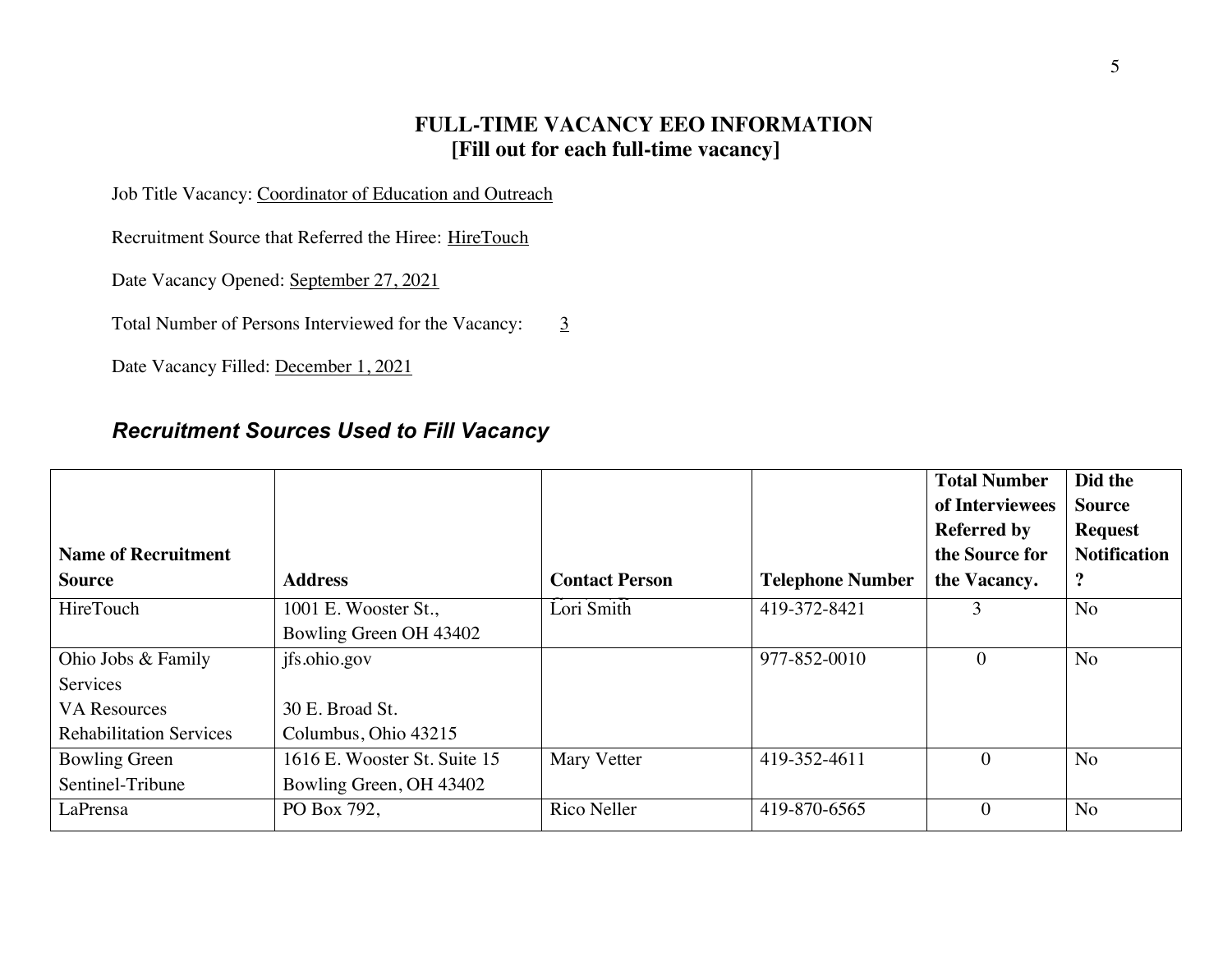|                               | Saline, MI 48176                 |                         |              |                |                |
|-------------------------------|----------------------------------|-------------------------|--------------|----------------|----------------|
| <b>NAS</b>                    | 1255 Twenty-Third St., N.W.      | Haley Cherba            | 410-267-0195 | $\theta$       | <b>No</b>      |
| Chronicle.com                 | Washington, D.C. 20037           |                         |              |                |                |
| The Chronicle of Higher       |                                  |                         |              |                |                |
| Education                     |                                  |                         |              |                |                |
| <b>Findlay Courier</b>        | 701 W. Sandusky St.              | Kari Zellner            | 419-427-8424 | $\mathbf{0}$   | N <sub>o</sub> |
|                               | Findlay, OH 45840                |                         |              |                |                |
| monster.com                   | monster.com                      |                         |              | $\theta$       | N <sub>o</sub> |
| Toledo Journal                | 3021 Douglas Rd.                 | Sandra Stewart          | 419-472-4521 | $\theta$       | N <sub>o</sub> |
|                               | Toledo, OH 43606                 |                         |              |                |                |
| IMDiversity.com               | 140 Carondelet St.,              | Preston J. Edwards, Jr. | 504-523-0154 | $\theta$       | N <sub>o</sub> |
|                               | New Orleans, LA 70130            |                         |              |                |                |
| higheredjobs.com              | 328 Innovation Blvd., Suite 300, | Amy Hoover              | 814-861-3080 | $\theta$       | N <sub>o</sub> |
|                               | State College, PA 16803          |                         | Ext. 208     |                |                |
| <b>Higher Education</b>       | 1001 E. Wooster St.,             | Lori Smith              | 419-372-8421 | $\overline{0}$ | <b>No</b>      |
| <b>Recruitment Consortium</b> | Bowling Green OH 43402           |                         |              |                |                |
| (HERC)                        |                                  |                         |              |                |                |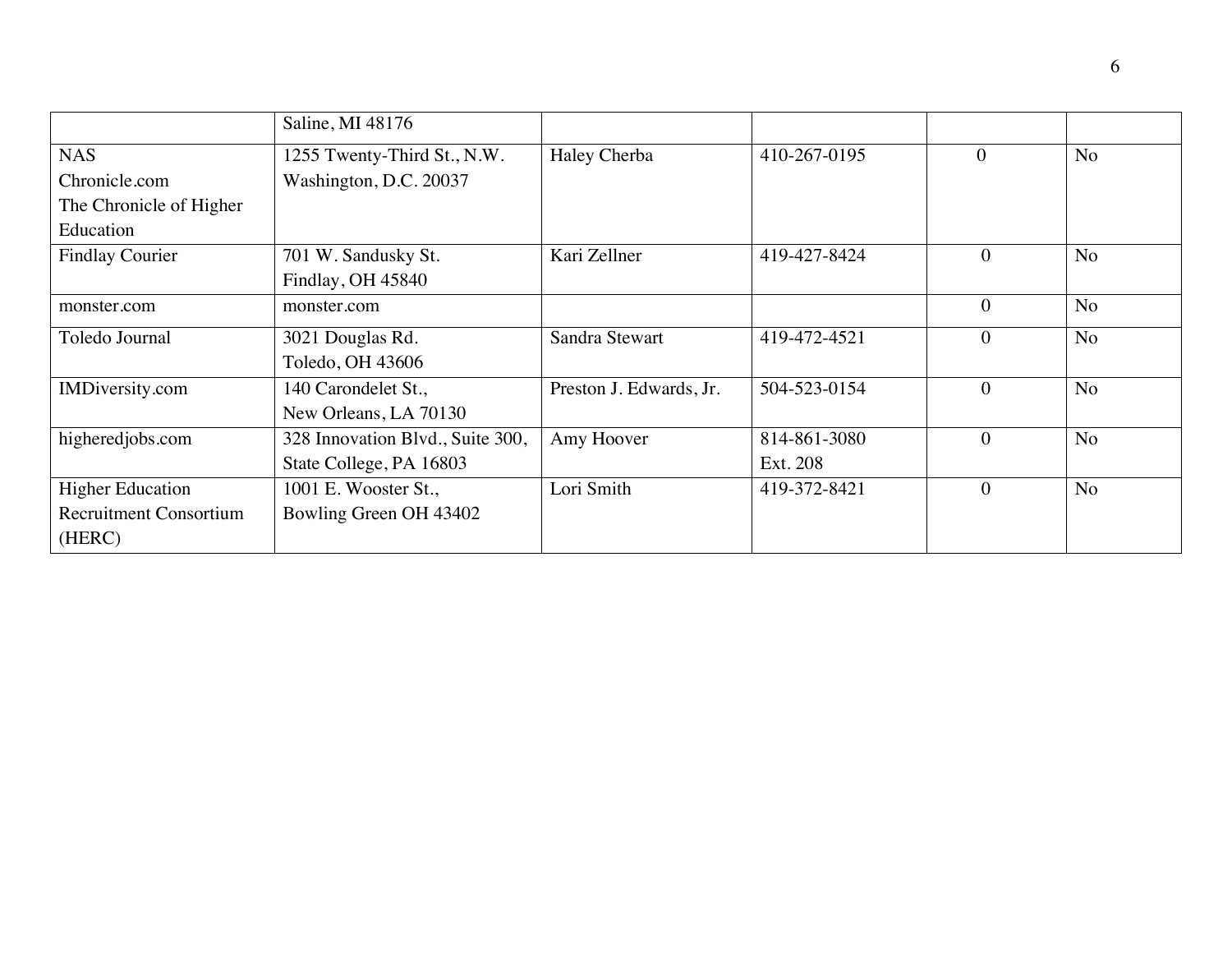#### **FULL-TIME VACANCY EEO INFORMATION [Fill out for each full-time vacancy]**

Job Title Vacancy: Technical Coordinator of Video Productions

Recruitment Source that Referred the Hiree: HireTouch

Date Vacancy Opened: August 20, 2021

Total Number of Persons Interviewed for the Vacancy: 3

Date Vacancy Filled: November 29, 2021

#### *Recruitment Sources Used to Fill Vacancy*

| <b>Name of Recruitment</b><br><b>Source</b> | <b>Address</b>               | <b>Contact Person</b>        | <b>Telephone Number</b> | <b>Total Number</b><br>of Interviewees<br><b>Referred by</b><br>the Source for<br>the Vacancy. | Did the<br><b>Source</b><br><b>Request</b><br><b>Notification</b><br>$\ddot{\phantom{0}}$ |
|---------------------------------------------|------------------------------|------------------------------|-------------------------|------------------------------------------------------------------------------------------------|-------------------------------------------------------------------------------------------|
| HireTouch                                   | 1001 E. Wooster St.,         | Contact Doncor<br>Lori Smith | 419-372-8421            | 3                                                                                              | N <sub>o</sub>                                                                            |
|                                             | Bowling Green OH 43402       |                              |                         |                                                                                                |                                                                                           |
| Ohio Jobs & Family                          | jfs.ohio.gov                 |                              | 977-852-0010            | $\Omega$                                                                                       | N <sub>o</sub>                                                                            |
| Services                                    |                              |                              |                         |                                                                                                |                                                                                           |
| <b>VA Resources</b>                         | 30 E. Broad St.              |                              |                         |                                                                                                |                                                                                           |
| <b>Rehabilitation Services</b>              | Columbus, Ohio 43215         |                              |                         |                                                                                                |                                                                                           |
| <b>Bowling Green</b>                        | 1616 E. Wooster St. Suite 15 | <b>Mary Vetter</b>           | 419-352-4611            | $\theta$                                                                                       | N <sub>o</sub>                                                                            |
| Sentinel-Tribune                            | Bowling Green, OH 43402      |                              |                         |                                                                                                |                                                                                           |
| LaPrensa                                    | PO Box 792,                  | Rico Neller                  | 419-870-6565            | $\theta$                                                                                       | N <sub>o</sub>                                                                            |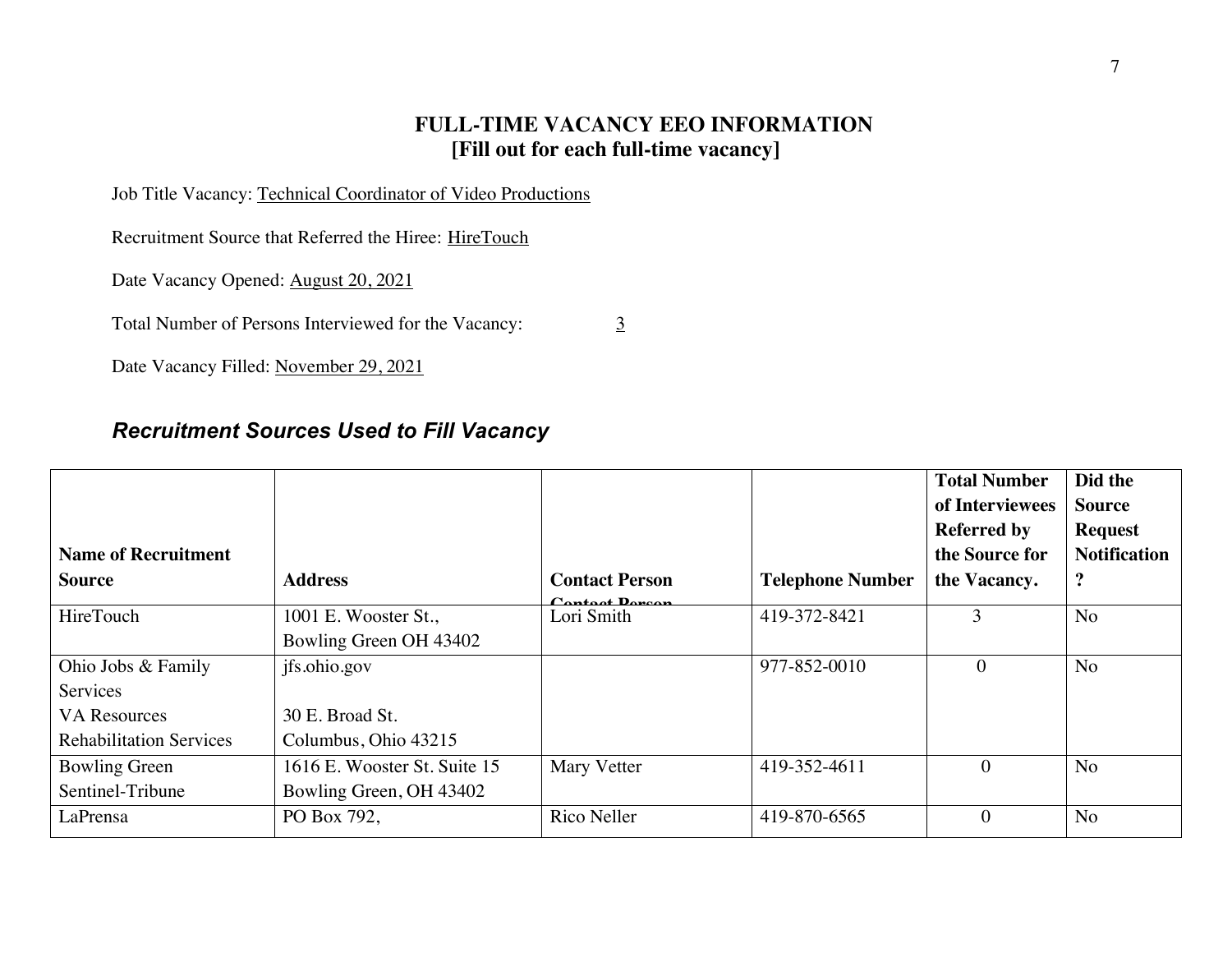|                               | Saline, MI 48176                 |                         |              |              |                |
|-------------------------------|----------------------------------|-------------------------|--------------|--------------|----------------|
| <b>NAS</b>                    | 1255 Twenty-Third St., N.W.      | Haley Cherba            | 410-267-0195 | $\theta$     | N <sub>o</sub> |
| Chronicle.com                 | Washington, D.C. 20037           |                         |              |              |                |
| The Chronicle of Higher       |                                  |                         |              |              |                |
| Education                     |                                  |                         |              |              |                |
| <b>Findlay Courier</b>        | 701 W. Sandusky St.              | Kari Zellner            | 419-427-8424 | $\theta$     | <b>No</b>      |
|                               | Findlay, OH 45840                |                         |              |              |                |
| monster.com                   | monster.com                      |                         |              | $\theta$     | N <sub>o</sub> |
| Toledo Journal                | 3021 Douglas Rd.                 | Sandra Stewart          | 419-472-4521 | $\theta$     | <b>No</b>      |
|                               | Toledo, OH 43606                 |                         |              |              |                |
| IMDiversity.com               | 140 Carondelet St.,              | Preston J. Edwards, Jr. | 504-523-0154 | $\theta$     | N <sub>o</sub> |
|                               | New Orleans, LA 70130            |                         |              |              |                |
| higheredjobs.com              | 328 Innovation Blvd., Suite 300, | Amy Hoover              | 814-861-3080 | $\mathbf{0}$ | N <sub>o</sub> |
|                               | State College, PA 16803          |                         | Ext. 208     |              |                |
| <b>Higher Education</b>       | 1001 E. Wooster St.,             | Lori Smith              | 419-372-8421 | $\theta$     | <b>No</b>      |
| <b>Recruitment Consortium</b> | Bowling Green OH 43402           |                         |              |              |                |
| (HERC)                        |                                  |                         |              |              |                |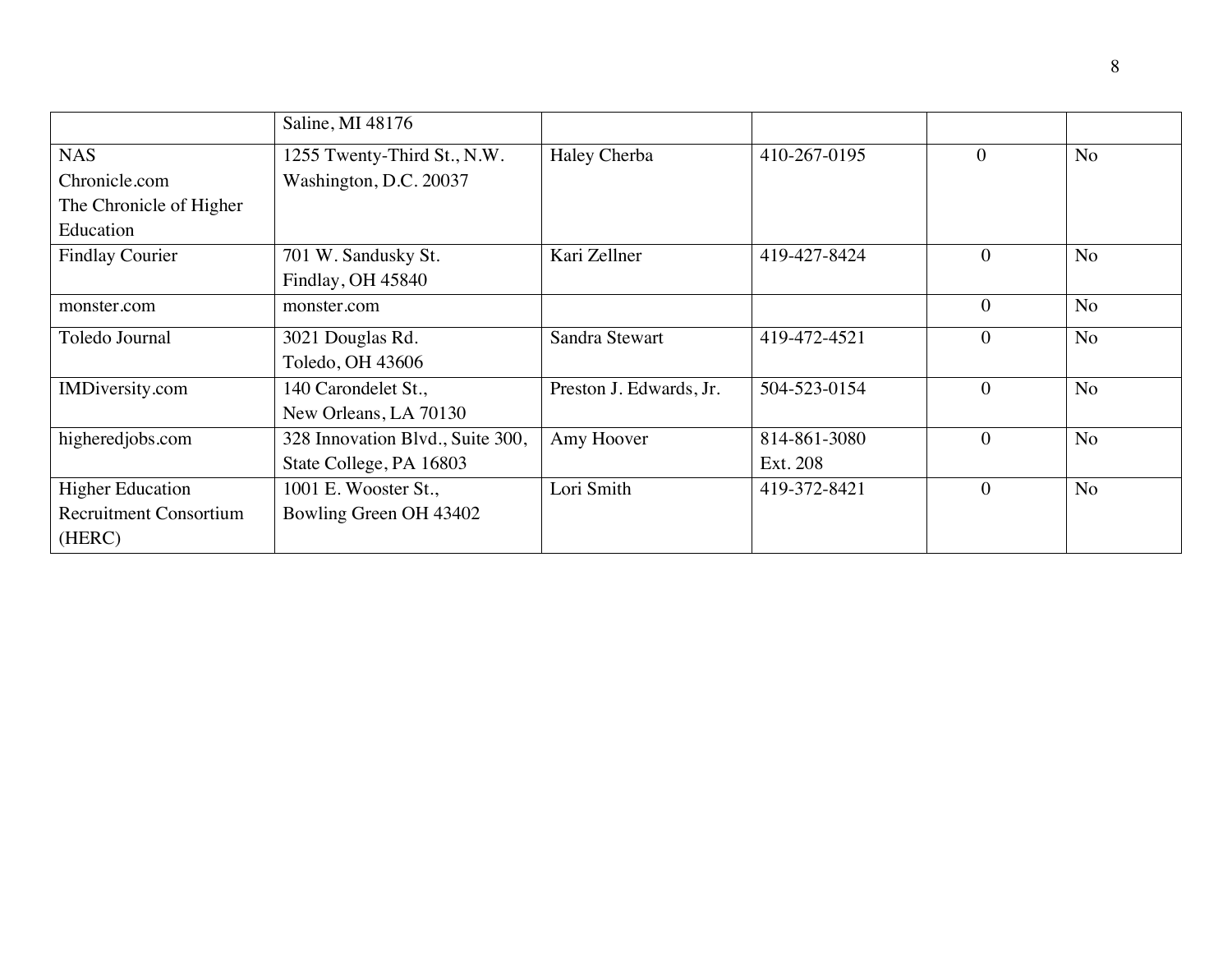#### **FULL-TIME VACANCY EEO INFORMATION [Fill out for each full-time vacancy]**

Job Title Vacancy: \_Producer/Director

Recruitment Source that Referred the Hiree: \_\_HireTouch\_\_\_\_\_\_\_

Date Vacancy Opened: August 27, 2021

Total Number of Persons Interviewed for the Vacancy:  $\frac{7}{2}$ 

Date Vacancy Filled: December 1, 2021

#### *Recruitment Sources Used to Fill Vacancy*

|                                |                              |                       |                         | <b>Total Number</b> | Did the              |
|--------------------------------|------------------------------|-----------------------|-------------------------|---------------------|----------------------|
|                                |                              |                       |                         | of Interviewees     | <b>Source</b>        |
|                                |                              |                       |                         | <b>Referred by</b>  | <b>Request</b>       |
| <b>Name of Recruitment</b>     |                              |                       |                         | the Source for      | <b>Notification</b>  |
| <b>Source</b>                  | <b>Address</b>               | <b>Contact Person</b> | <b>Telephone Number</b> | the Vacancy.        | $\ddot{\phantom{0}}$ |
| HireTouch                      | 1001 E. Wooster St.,         | Lori Smith            | 419-372-8421            |                     | N <sub>o</sub>       |
|                                | Bowling Green OH 43402       |                       |                         |                     |                      |
| Ohio Jobs & Family             | jfs.ohio.gov                 |                       | 977-852-0010            | $\Omega$            | N <sub>o</sub>       |
| <b>Services</b>                |                              |                       |                         |                     |                      |
| <b>VA Resources</b>            | 30 E. Broad St.              |                       |                         |                     |                      |
| <b>Rehabilitation Services</b> | Columbus, Ohio 43215         |                       |                         |                     |                      |
| <b>Bowling Green</b>           | 1616 E. Wooster St. Suite 15 | <b>Mary Vetter</b>    | 419-352-4611            | $\overline{0}$      | N <sub>o</sub>       |
| Sentinel-Tribune               | Bowling Green, OH 43402      |                       |                         |                     |                      |
| LaPrensa                       | PO Box 792,                  | Rico Neller           | 419-870-6565            | $\theta$            | N <sub>o</sub>       |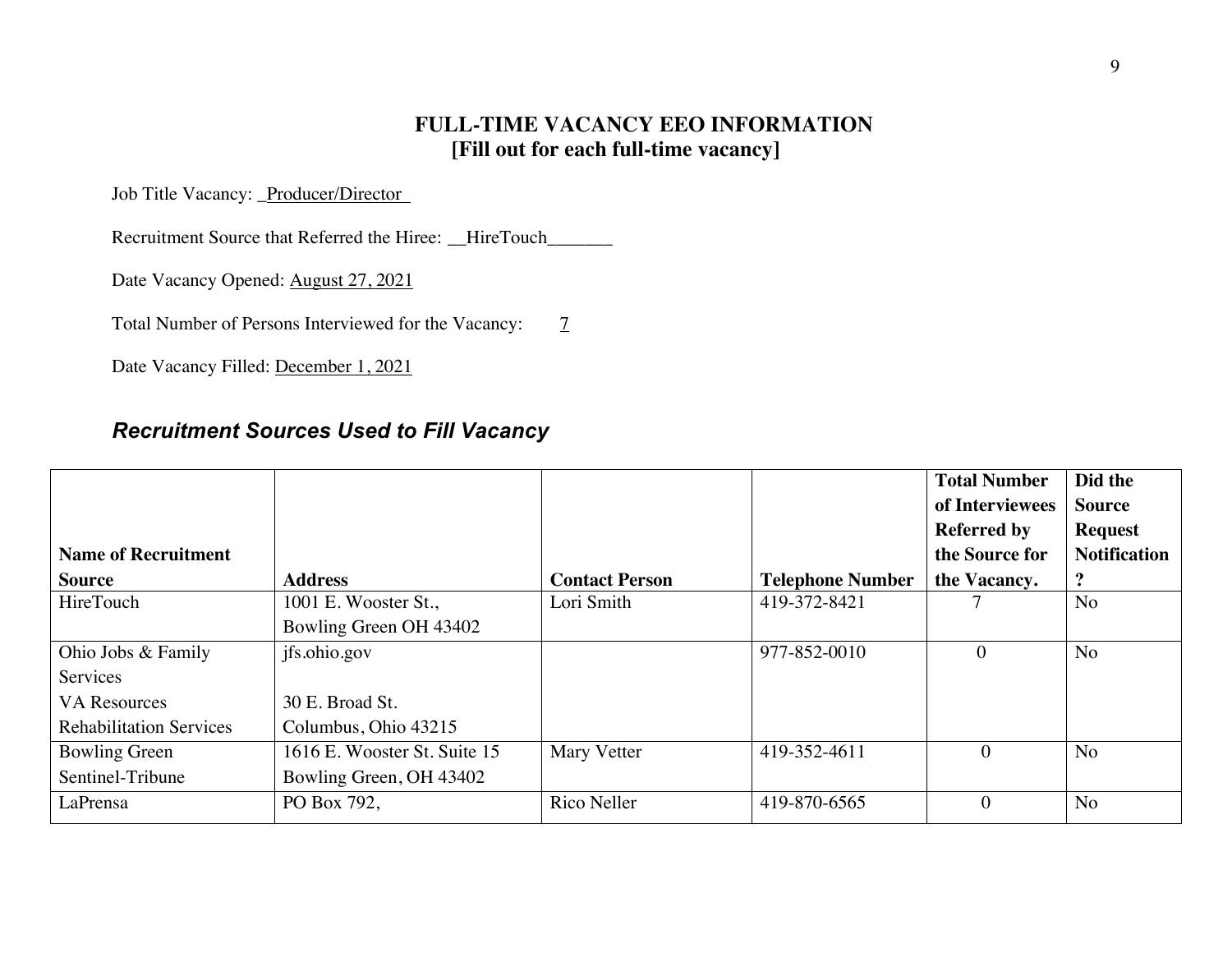|                               | Saline, MI 48176                 |                         |              |                |                |
|-------------------------------|----------------------------------|-------------------------|--------------|----------------|----------------|
| <b>NAS</b>                    | 1255 Twenty-Third St., N.W.      | Haley Cherba            | 410-267-0195 | $\theta$       | N <sub>o</sub> |
| Chronicle.com                 | Washington, D.C. 20037           |                         |              |                |                |
| The Chronicle of Higher       |                                  |                         |              |                |                |
| Education                     |                                  |                         |              |                |                |
| <b>Findlay Courier</b>        | 701 W. Sandusky St.              | Kari Zellner            | 419-427-8424 | $\mathbf{0}$   | N <sub>o</sub> |
|                               | Findlay, OH 45840                |                         |              |                |                |
| monster.com                   | monster.com                      |                         |              | $\theta$       | <b>No</b>      |
| Toledo Journal                | 3021 Douglas Rd.                 | Sandra Stewart          | 419-472-4521 | $\overline{0}$ | N <sub>o</sub> |
|                               | Toledo, OH 43606                 |                         |              |                |                |
| IMDiversity.com               | 140 Carondelet St.,              | Preston J. Edwards, Jr. | 504-523-0154 | $\theta$       | <b>No</b>      |
|                               | New Orleans, LA 70130            |                         |              |                |                |
| higheredjobs.com              | 328 Innovation Blvd., Suite 300, | Amy Hoover              | 814-861-3080 | $\mathbf{0}$   | <b>No</b>      |
|                               | State College, PA 16803          |                         | Ext. 208     |                |                |
| <b>Higher Education</b>       | 1001 E. Wooster St.,             | Lori Smith              | 419-372-8421 | $\mathbf{0}$   | <b>No</b>      |
| <b>Recruitment Consortium</b> | Bowling Green OH 43402           |                         |              |                |                |
| (HERC)                        |                                  |                         |              |                |                |
| Ohio Means Jobs               | https://jobseeker.ohiomeansjobs. |                         | 888-296-7541 | $\mathbf{0}$   | <b>No</b>      |
|                               | monster.com/                     |                         |              |                |                |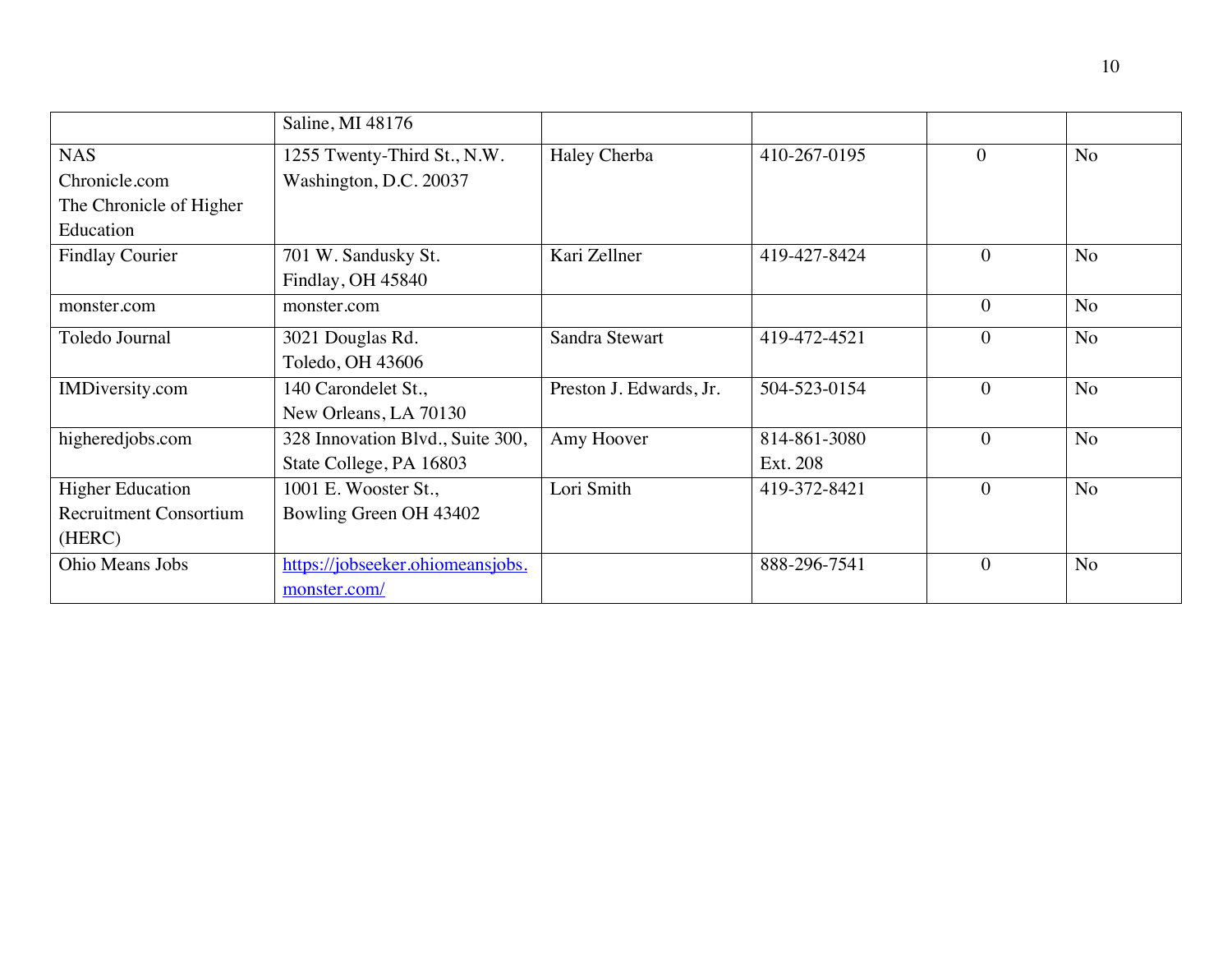### **ATTACHMENT B MENU OPTION ACTIVITIES**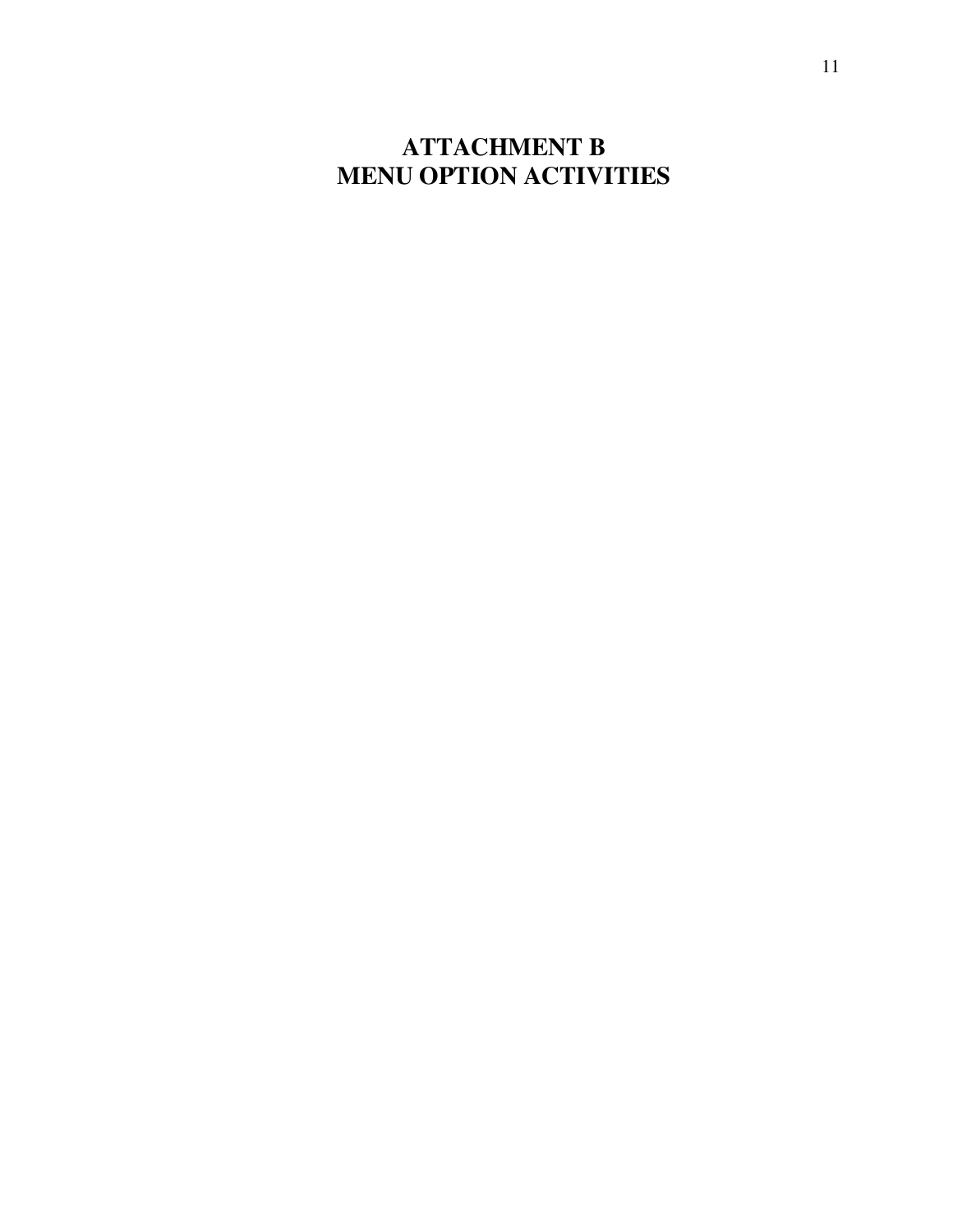## **MENU OPTIONS ACTIVITIES**

Station WBGU-TV has engaged in the following outreach activities during the year covered by this report: 6/1/2021-5/31/2022

| Activity       | Type of Activity          | <b>Brief Description</b>              |
|----------------|---------------------------|---------------------------------------|
| Classification |                           |                                       |
| 5              | <b>Internship Program</b> | <b>Student Internships</b>            |
|                |                           | August 26, 2021 – December 17, 2021   |
|                |                           | 2 student participants from the       |
|                |                           | <b>Bowling Green State University</b> |
|                |                           | School of Media and Production in the |
|                |                           | Broadcast Services/Department.        |
|                |                           | Production Assistant for the weekly   |
|                |                           | WBGU-TV public affairs program,       |
|                |                           | The Journal.                          |
|                |                           | 1 social media student intern in the  |
|                |                           | Marketing Department.                 |
| $\overline{7}$ | Scholarship               | WBGU-TV Book Scholarship for          |
|                |                           | WBGU-TV/NWOETF                        |
|                |                           | student employees.                    |
|                |                           | WBGU-TV/NWOETF student                |
|                |                           | employees were notified vie email of  |
|                |                           | the scholarship availability and      |
|                |                           | requirements.                         |
|                |                           | April 1, 2022 to April 15, 2022       |
| $\overline{7}$ | Scholarship               | Tucker Scholarship for WBGU-          |
|                |                           | <b>TV/NWOETF</b>                      |
|                |                           | student employees.                    |
|                |                           | WBGU-TV/NWOETF student                |
|                |                           | employees were notified via email of  |
|                |                           | the scholarship availability and      |
|                |                           | requirements.                         |
|                |                           | April 1, 2022 to April 15, 2022       |
| 8              | <b>Training Program</b>   | Staff: PBS Digital Immersion Open     |
|                |                           | program. 1 staff participant from the |
|                |                           | marketing department                  |
|                |                           | August 2021-January 2022              |
| 8              | <b>Training Program</b>   | <b>WBGU-TV Student Employee</b>       |
|                |                           | Training program conducted from       |
|                |                           | August 26, 2021 through April 30,     |
|                |                           | 2022 on an ongoing basis as new       |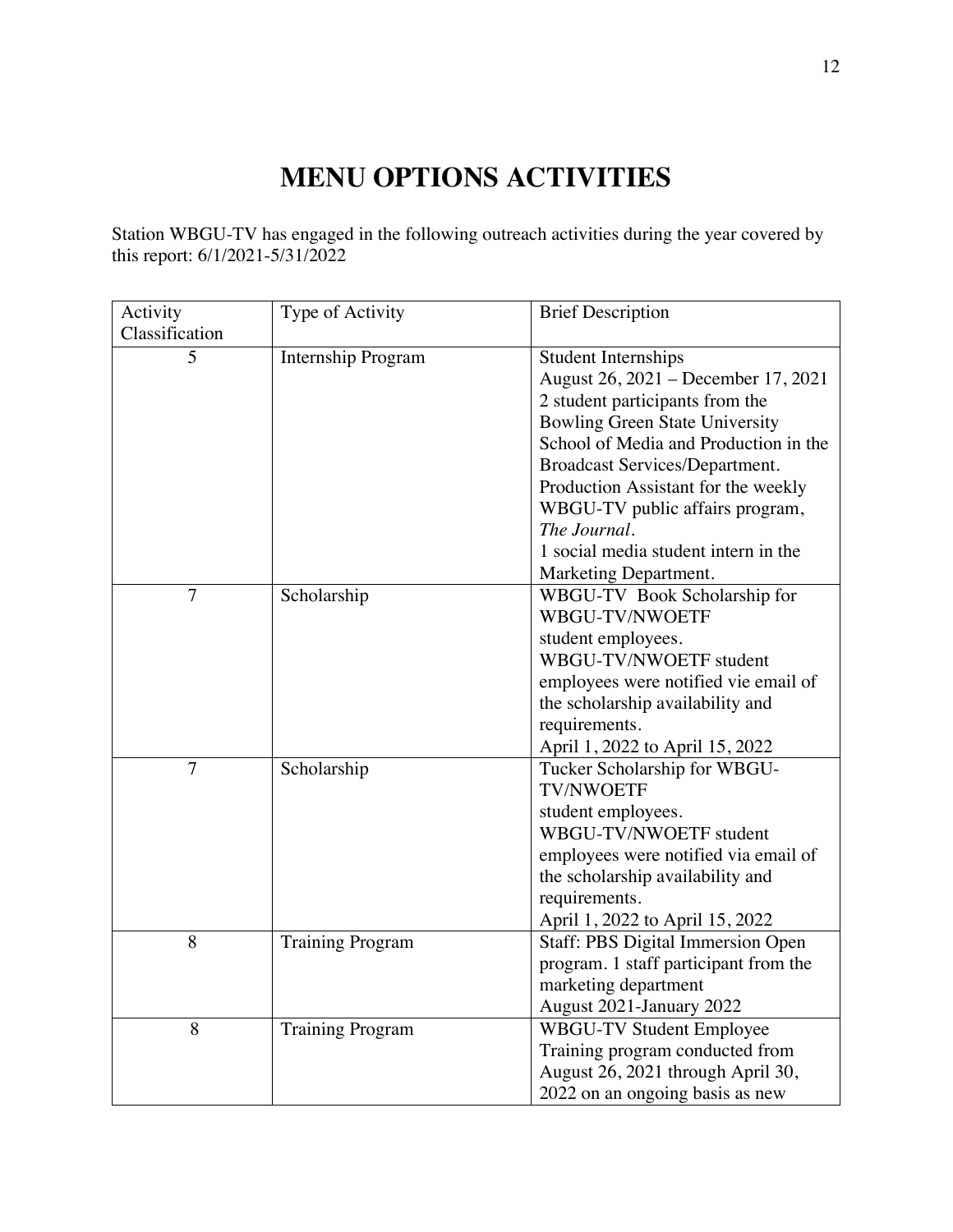|    |                                                   | student employees are added and<br>procedural and equipment changes<br>take place. 47 student employees from<br>the BGSU School of Media and<br>Production and the BGSU Visual<br><b>Communications Technology</b><br>Department in the School of<br>Technology                                         |
|----|---------------------------------------------------|---------------------------------------------------------------------------------------------------------------------------------------------------------------------------------------------------------------------------------------------------------------------------------------------------------|
| 8  | <b>Training Program</b>                           | WBGU-TV staff participation in PBS<br>Annual Meeting virtual training<br>sessions. Topics include management,<br>programming, production, fund-<br>raising, promotion, community<br>educational outreach, communication<br>and digital initiatives training.<br>All staff employees.<br>May 23-26, 2022 |
| 14 | EEO & Diversity Training                          | <b>BGSU Sexual Harassment &amp; Diversity</b><br>staff training for all Bowling Green<br>State University employees and<br>WBGU-TV staff including<br>management-level participation.<br>October 14, 2021- November 19,<br>2021.                                                                        |
| 14 | Harassment and Bias<br><b>Prevention Training</b> | Corporation for Public Broadcasting<br>Harassment & Bias Prevention staff<br>training. June 1, 2021 - 10/16/21                                                                                                                                                                                          |

• For "Activity Classification" use numbers "1" through "16" in accordance with the following:

- 1. Participation in at least four job fairs by station personnel who have substantial responsibility in making hiring decisions;
- 2. Host of at least one job fair;
- 3. Co-sponsoring of at least one job fair with organizations in the business and professional community whose membership includes substantial participation by women and minorities;
- 4. Participation in at least four events, including conventions, career days, workshops, and similar activities, sponsored by organizations representing groups present in the community interested in broadcast employment issues;
- 5. Establishment of an internship program designed to assist members of the community interested in broadcast employment issues;
- 6. Participation in job banks, Internet programs, and other programs designed to promote outreach generally (i.e., outreach that is not generally directed to providing notification of specific job vacancies);
- 7. Participation in scholarship programs designed to assist students interested in pursuing a career in broadcasting;
- 8. Establishment of training programs designed to enable station personnel to acquire skills that could qualify them for a higher level positions;
- 9. Establishment of a mentoring program for station personnel;
- 10.Participation in at least four events or programs sponsored by educational institutions relating to career opportunities in broadcasting;